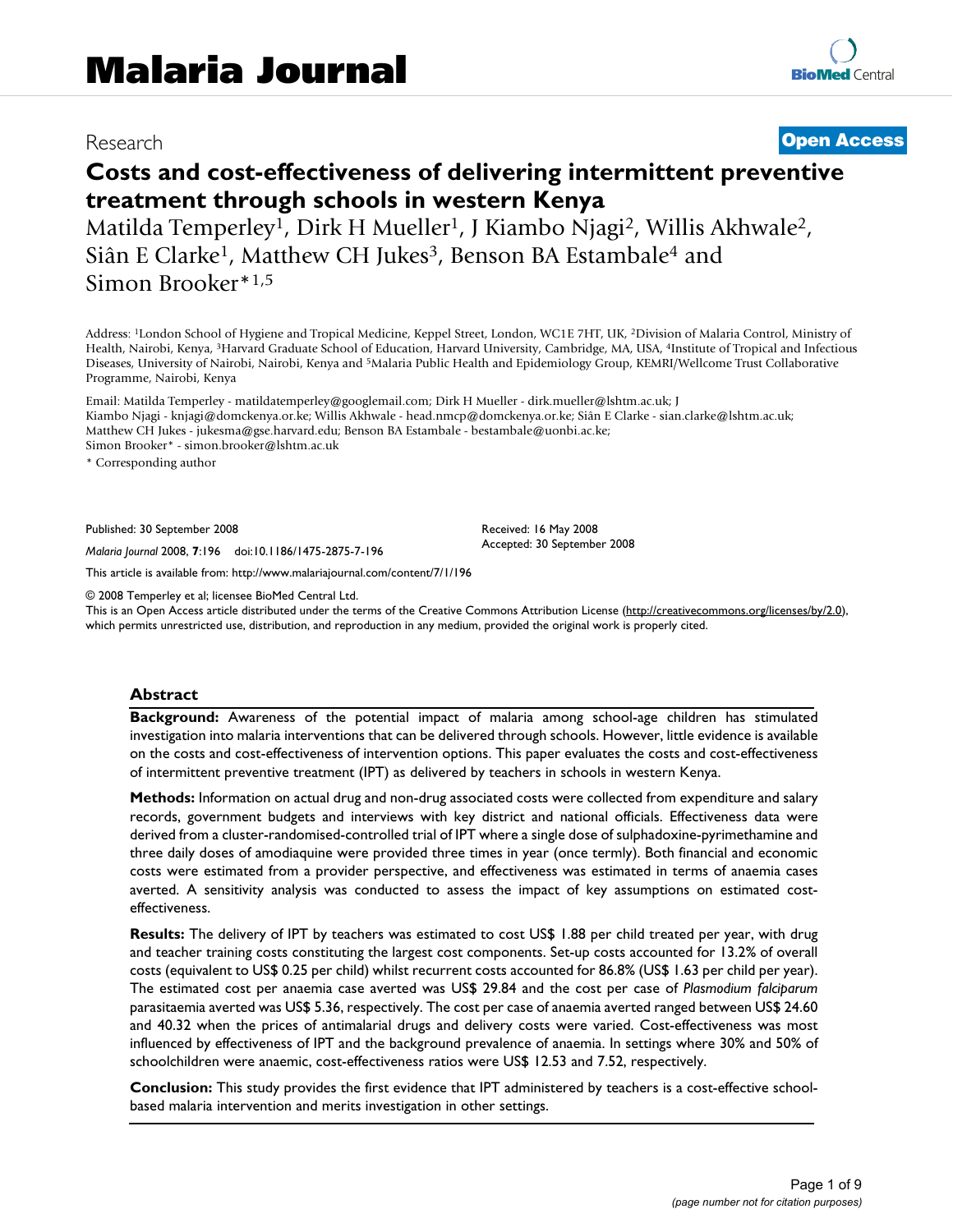# **Introduction**

In Africa, there is increasing evidence of the dramatic reductions in malaria mortality and morbidity in early childhood due to recent up-scaling of malaria control efforts [1-4]. There is however some concern that these gains in early childhood may, as a consequence of decreased transmission and a slower acquisition of exposure-dependent immunity, lead to an increased incidence of malaria among older children [5]. Coincidental with this changing epidemiology of malaria, there has been increased recognition of the consequences of malaria in children of school-age, including detrimental effects on haemoglobin levels [[6](#page-8-0),7] and learning and educational achievement [\[8](#page-8-1),9]. Consequently, there has been a renewed interest in the control of malaria in older children who attend school [10-12]. However, there is currently little international consensus as to the optimal intervention approach. There is also a lack of evidence on the costs and cost-effectiveness of available options for school-based malaria control.

An initial crude cost analysis of options for malaria control in Kenyan schools in 2000 concluded that chemoprophylaxis using the then recommended drug (Proguanil) delivered through schools would be prohibitively expensive [11]. Instead it was suggested that the promotion of prompt and effective diagnosis and treatment in schools would represent an affordable approach to address malaria in schools. However, the practicality and effectiveness of such an approach has only been explored in pilot projects [13-15], and there remain a number of operational challenges in the provision of treatment in schools, including the reliability of diagnosis by nonhealth personnel, the long term motivation of teachers to play a health role, and challenges associated with the recent introduction of artemisinin combination therapies.

An alternative school-based strategy, already proven effective for protecting pregnant women and infants from malaria-related morbidity, is intermittent preventive treatment (IPT). A recent proof-of-principle trial in western Kenya showed that mass administration of a full therapeutic course of anti-malarial drugs to schoolchildren once a term, irrespective of infection status, dramatically reduced malaria parasitaemia, almost halved the rates of anaemia, and significantly improved cognitive ability [16]. In light of these promising results, it is important to replicate the results in other epidemiological settings. It is also clearly important to obtain information on the operational costs and cost-effectiveness of a delivery model for school-based IPT which can be implemented as part of an integrated school health programme. School health programmes already provide school children with deworming and micronutrients [17] and offer major cost advantages because of the use of the existing school infrastructure and the fact that the target population represents an accessible and relatively stable group. Evidence from existing programmes indicates that school-based delivery of anthelmintics is extremely cost-effective [18].

This paper aims to estimate the costs and cost-effectiveness of IPT delivered by teachers in Bondo District of Nyanza Province, western Kenya. Economic costs are calculated in order to help inform resource allocation and allow for comparison with alternative school-based intervention and across various health interventions, whereas financial costs are provided to inform replication of the approach. The analysis also explores how costs vary with the drug price and organization of delivery of the intervention as well as with differences in intervention effectiveness and background prevalence of anaemia.

# **Methods**

#### *Description of the IPT trial*

A cluster-randomised, double-blind, placebo-controlled trial was conducted in 30 schools (15 intervention and 15 control schools) in Bondo District, western Kenya, where malaria transmission is stable and perennial [19]. The study design and results have been detailed elsewhere [16]. The main objective of the trial was to determine the efficacy of IPT given at four-monthly intervals (once a school term) against anaemia (defined as haemoglobin<110  $g/L$ ). The trial also evaluated the impact of intervention on the prevalence and intensity of *Plasmodium falciparum* infection, mean haemoglobin, sustained attention and educational achievement. Children, aged 5–18 years, received one dose of sulphadoxine-pyrimethamine (SP) and three daily doses of amodiaquine (AQ), on three occasions within a 12-month period (IPT was given once each school term). IPT was first given in May 2005, coinciding with a seasonal peak in transmission, and then repeated in September 2005 and January 2006. During the trial, treatment was provided by the research team during scheduled visits to schools, in close collaboration with district teams from the Ministry of Health (MoH) and Ministry of Education (MoE). Mass treatment with albendazole for soil-transmitted helminth infections was also provided to children in all 30 schools. Cross-sectional parasitological and haematological surveys were conducted in all schools in February 2005 and in March 2006, at the end of the intervention period.

#### *Implementation of teacher administrated programme of IPT*

The present study estimates the costs of a school-based delivery of IPT in Bondo District, covering a school population in 2006 of approximately 74,000 school children. IPT comprises a single dose of SP on the first day and AQ as a daily dose over the course of three days. In order to reflect programmatic implementation it is assumed that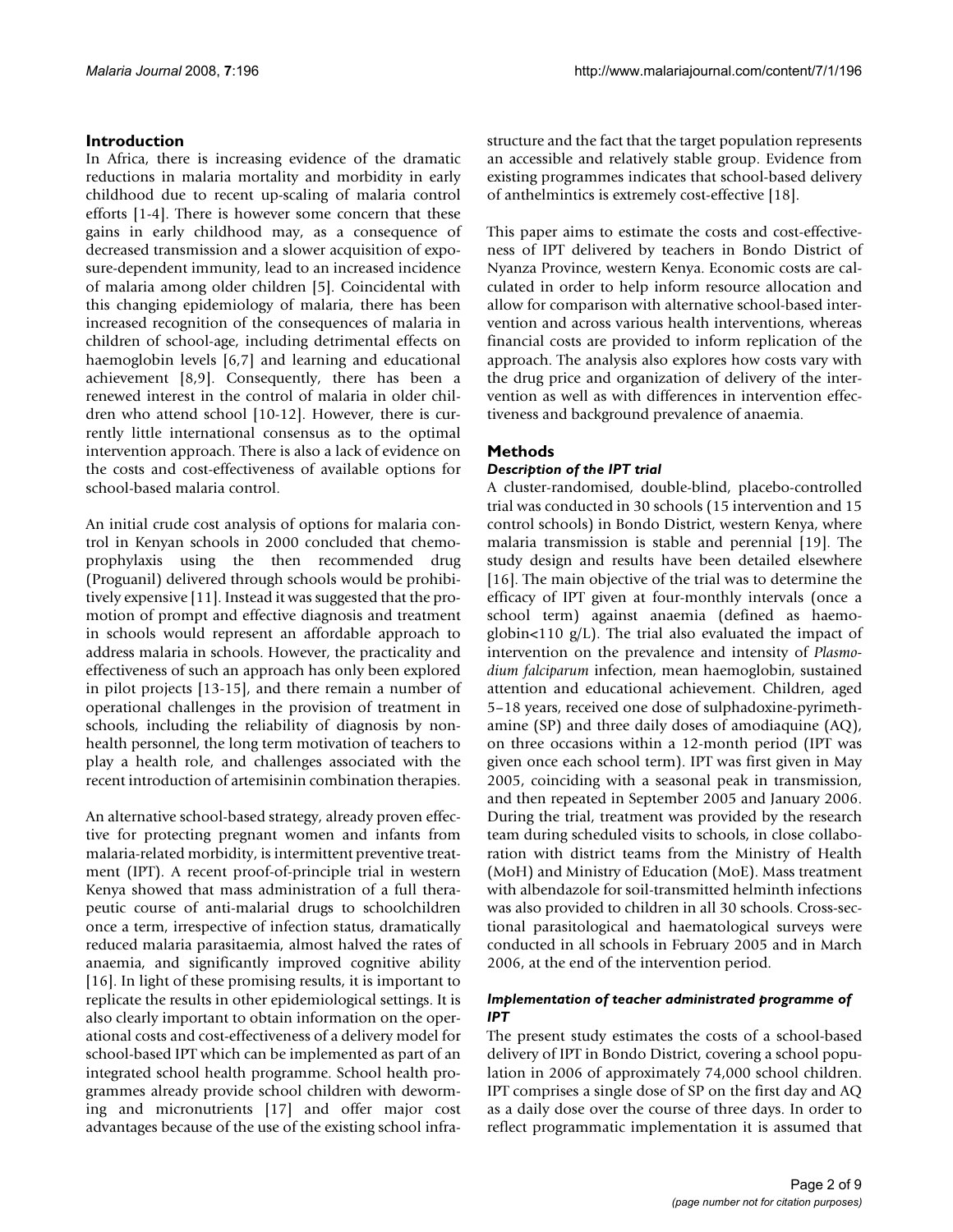IPT is delivered by teachers in schools, with supervision provided by staff of the District Health Office (DHO) at local levels and of the Division of Malaria Control (DoMC), MoH at a national level. Justification of such a delivery model is that it represents a well established delivery model of anthelmintics and micronutrients as part of school health programmes. Furthermore, previous studies demonstrate the ability of teachers to provide presumptive treatment for clinical malaria to schoolchildren in schools [13-15].

### *Cost analysis*

Cost data were collected from expenditure and salary records (budgetary records where expenditure data were not available) and from interviewing key district and national officials. Data collection was based on an itemized menu approach [20] and was undertaken between June–August 2006, shortly after the conclusion of the trial. Results are presented from a provider (national control programme) perspective, including those costs incurred by the MoE. Costs to households were excluded since costs of accessing treatment in their own schools were considered negligible. Both financial and economic costs were estimated. Financial costs represent monies paid for the implementation of the intervention by the programme at national and local levels. Economic costs include the opportunity cost of using existing government staff (including teachers) to implement the programme and these costs were estimated from government pay scales. Research costs were not included, but care was taken to include costs associated with programme monitoring. All costs were converted from Kenyan shillings to US dollars using the average exchange rate in 2006: 67.8 Kenyan Shillings = US\$ 1 [http://www.oanda.com/con](http://www.oanda.com/convert/classic) [vert/classic.](http://www.oanda.com/convert/classic) Capital costs with a lifespan longer than 12 months were annuitized using a discount rate of 5% following standard practice [20].

Programme implementation costs were differentiated between initial set-up and recurrent costs, and separated into the following categories: 1) drug procurement; 2) drug distribution; 3) national supervision; 4) local supervision; 5) training; and 6) drug administration. Office equipment, training of trainers and community sensitization were the main set-up costs. The need for annual refresher training of teachers was assumed given high rates of staff turnover in schools, and included as a recurrent cost. Unit costs are provided in the supplementary information [Additional file 1].

Wholesale drug prices for preferred MoH brands were used. Drugs were stored at the district hospital, with relevant storage costs estimated. Ten percent drug wastage was assumed to account for expiration and loss of drugs. On the basis of discussions with local officials it was decided

to model delivery costs on the basis of the distribution system used by the MoE to distribute anthelmintic tablets for deworming to schools. Subsequently, transport, personnel and supervision costs were estimated assuming that one vehicle can distribute drugs to ten schools per working day, with relevant costs for storage in the district included.

Programme supervision at the national level was estimated by assuming that a focal person at the DoMC would spend 10% of their time overseeing the programe, with relevant office costs included. These national supervision costs were estimated by modelling a national IPT programme in the 27 highly malaria endemic districts of Kenya and apportioning relevant costs to Bondo district. Local supervision of treatment was assumed to be logistically similar to supervision of school-based deworming, where health centre staff supervise treatment and deal with any side-effects arising, and costs were calculated accordingly.

Training was assumed to involve two components: first, the training of trainers and district officials (including 22 trainers and lasting three days); second, the training of teachers (two teachers from each school and lasting one day). Training of trainers is assumed at the beginning of the programme and thus represents set-up costs, whereas training of teachers is considered a recurrent cost. Training aimed to enhance awareness of malaria in schoolchildren and provide specific skills that would enable non-health staff to deliver IPT in schools. Health personnel were briefed on how to provide supervision and support to teachers. Training costs were based on previous experience in implementing school-based deworming and included opportunity costs of staff time valued at full salary costs (including tax and allowances), and costs related to transport, venue hire and supplies. Costs of community sensitization were estimated based on the time of two teachers per school taken to hold two parent teacher association meetings in schools (three hours per meeting) and included in the recurrent costs.

Administration of IPT included several activities with associated costs: photocopying of treatment instructions and report forms; teacher time spent on preparation, treatment and reporting. Retrospective estimates of time taken to deliver IPT during the efficacy trial were obtained through interviews with teachers in the intervention schools and used to calculate the opportunity cost of the time it would take teachers to administer IPT. It is assumed no payment would be made to teachers to deliver treatment. Additional supplies used during drug administration included treatment registers and glucose (to be co-administered with the bitter-tasting drugs to minimize non-compliance with treatment).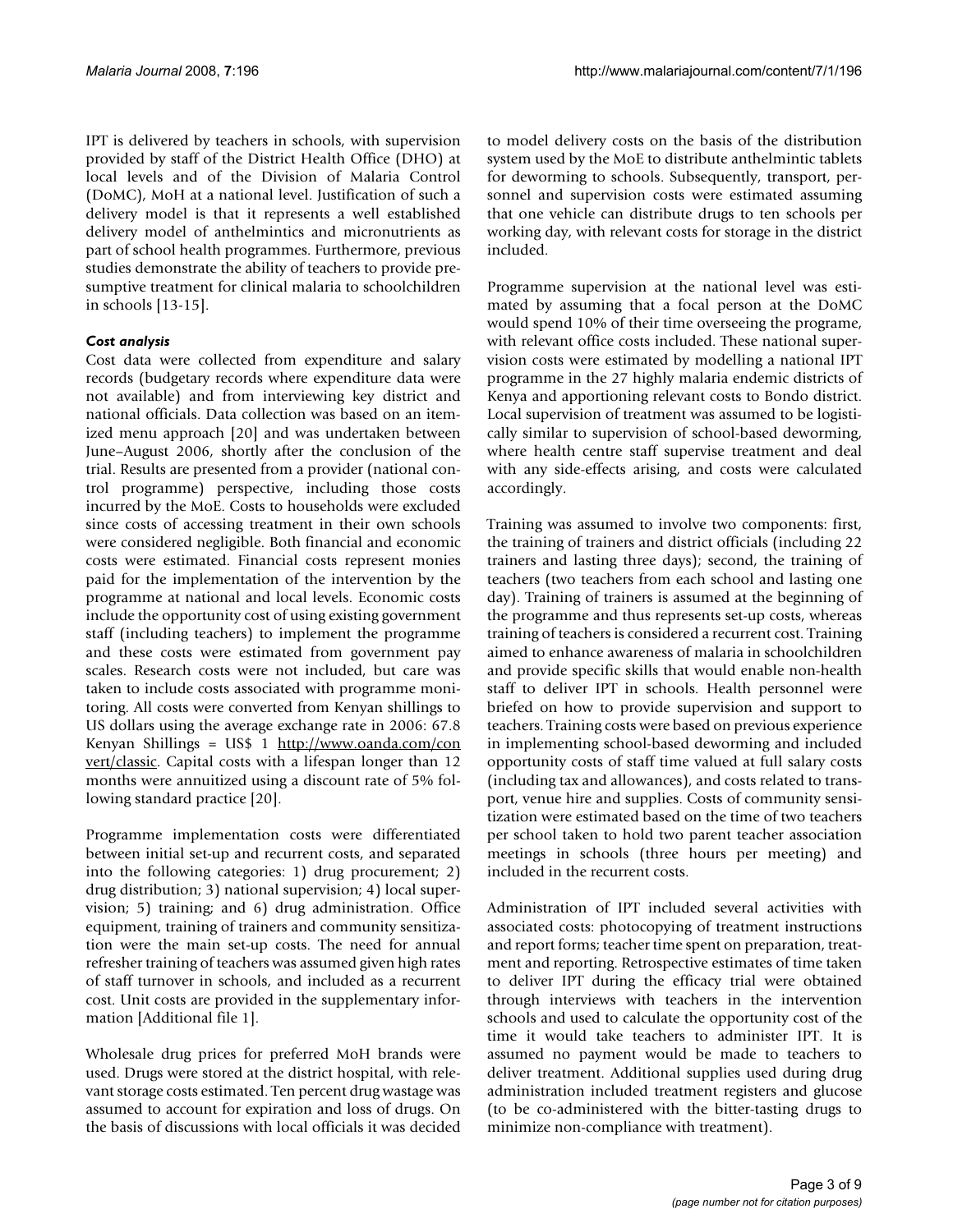#### *Estimation of cost-effectiveness*

Effectiveness was assessed in terms of cases of (i) anaemia averted and (ii) *P. falciparum* parasitaemia averted, and was derived from unadjusted results of the intervention trial, calculated on the basis of intention-to-treat [16]. Both costs and effects were estimated for the intervention compared to the counter-factual of "do-nothing". Outcome measures were cost per child treated per year, the cost per anaemia case averted and cost per case *P. falciparum* parasitaemia averted.

#### *Sensitivity analysis*

A one-way sensitivity analysis was performed around both the main assumptions concerning costs and effectiveness. Specifically, as the price of different antimalarial drugs varies substantially and may also change over time and in different settings, drug prices were varied to 50% and 200% of current drug prices. Drug wastage was varied from 0% and 20%. An increase in personnel costs of 20% was also investigated. Finally, the discount rate (base case 5%) was varied to 3 and 7% and the exchange rate was varied to the highest and lowest levels reported for 2006 (1 US\$ = Kenyan Shillings 74.5, 67.1).

As well as varying costs, differences in the effectiveness of IPT and the background level of anaemia were explored in the sensitivity analysis in order to explore potential costeffectiveness under operational conditions and in different epidemiological settings. Specifically, the effectiveness of IPT in reducing anaemia was changed from 50% to 30% and 10%. The effectiveness in reducing malaria parasitaemia was changed from 88% to 60% and 40%. Finally, background prevalence of anaemia was varied from 12.6% to 30% and 50%.

For the purpose of estimating costs of IPT using alternative drug regimes, the choice of drugs was changed to include two relevant alternatives: 1) SP alone and 2) Dihydroartemisinin-Piperaquine (DP) – two drug regimes currently being investigated in a treatment efficacy trial against asymptomatic parasitaemic among schoolchildren in Uganda. In the Bondo intervention trial, IPT was given three times a year to correspond with the three school terms [16]; however because this could be reduced to twice a year by delivering IPT during the two main malaria seasons, the costs of biannual IPT delivery was also modelled. Note that only cost implications were assessed; effectiveness of alternative drug regimes remains unknown at present.

### *Ethical clearance*

Ethical clearance for the cost analysis, as well as the IPT trial, was given by the ethical committees of Kenyatta National Hospital, Kenya and London School of Hygiene & Tropical Medicine.

# **Results**

#### *Programme costs*

In Bondo district, there were in 2006 approximately 74,000 schoolchildren attending 62 schools. The overall financial cost (i.e. market-value transaction costs) of a school-based, teacher administered IPT programme to all schools in the district was estimated to be US\$ 88,859. The overall economic cost (i.e. financial plus opportunity costs of teachers and government officials' time) was estimated to be US\$ 139,120. Table 1 presents the economic costs of the programme by major cost components. Set-up costs, namely equipment and initial training of trainers, accounted for 13.2% of overall costs whilst recurrent costs account for 86.8%. The estimated economic cost per child treated per year in Bondo district was US\$ 1.88. The financial cost was US\$ 1.20 per child treated per year. The setup cost was estimated to be US\$ 0.25 per child, and the annual recurrent cost US\$ 1.63 per child treated per year.

The largest cost component was the purchase of SP and AQ, which contributed to 38.4% of overall costs. In terms

**Table 1: Annual economic cost of school-based IPT by major cost components (see additional file for breakdown of costs)**

| Major cost components        | <b>Annual Cost (US\$)</b> | % of total |
|------------------------------|---------------------------|------------|
| <b>SET-UP COSTS</b>          |                           |            |
| Equipment                    | 3.543                     | 2.6        |
| Salaries (opportunity costs) | 5,019                     | 3.6        |
| Per diems                    | 5,275                     | 3.8        |
| Stationary                   | 425                       | 0.3        |
| Fuel                         | 133                       | 0.1        |
| Insurance/maintenance        | 25                        | 0.0        |
| Accommodation and food       | 3.846                     | 2.8        |
| Total set-up costs           | 18,266                    | 13.2       |
| <b>RECURRENT COSTS</b>       |                           |            |
| Drugs                        | 53,298                    | 38.4       |
| Stationary                   | 2.498                     | 1.8        |
| Other consumables            | 2.044                     | 1.5        |
| <b>Total consumables</b>     | 57,840                    | 41.7       |
| Salaries (opportunity costs) | 40,763                    | 29.4       |
| Incentives                   | 1,217                     | 0.9        |
| Per diems                    | 3,526                     | 2.5        |
| <b>Total Personnel</b>       | 45,506                    | 32.8       |
| Fuel                         | 4,324                     | 3.1        |
| Insurance/maintenance        | 1.056                     | 0.8        |
| Local travel reimbursement   | 6,360                     | 4.6        |
| <b>Total Transport</b>       | 11,740                    | 8.5        |
| Accommodation and food       | 5,363                     | 3.9        |
| Other                        | 124                       | 0.1        |
| <b>Total recurrent costs</b> | 120,573                   | 86.8       |
| Total                        | 138,839                   | 100        |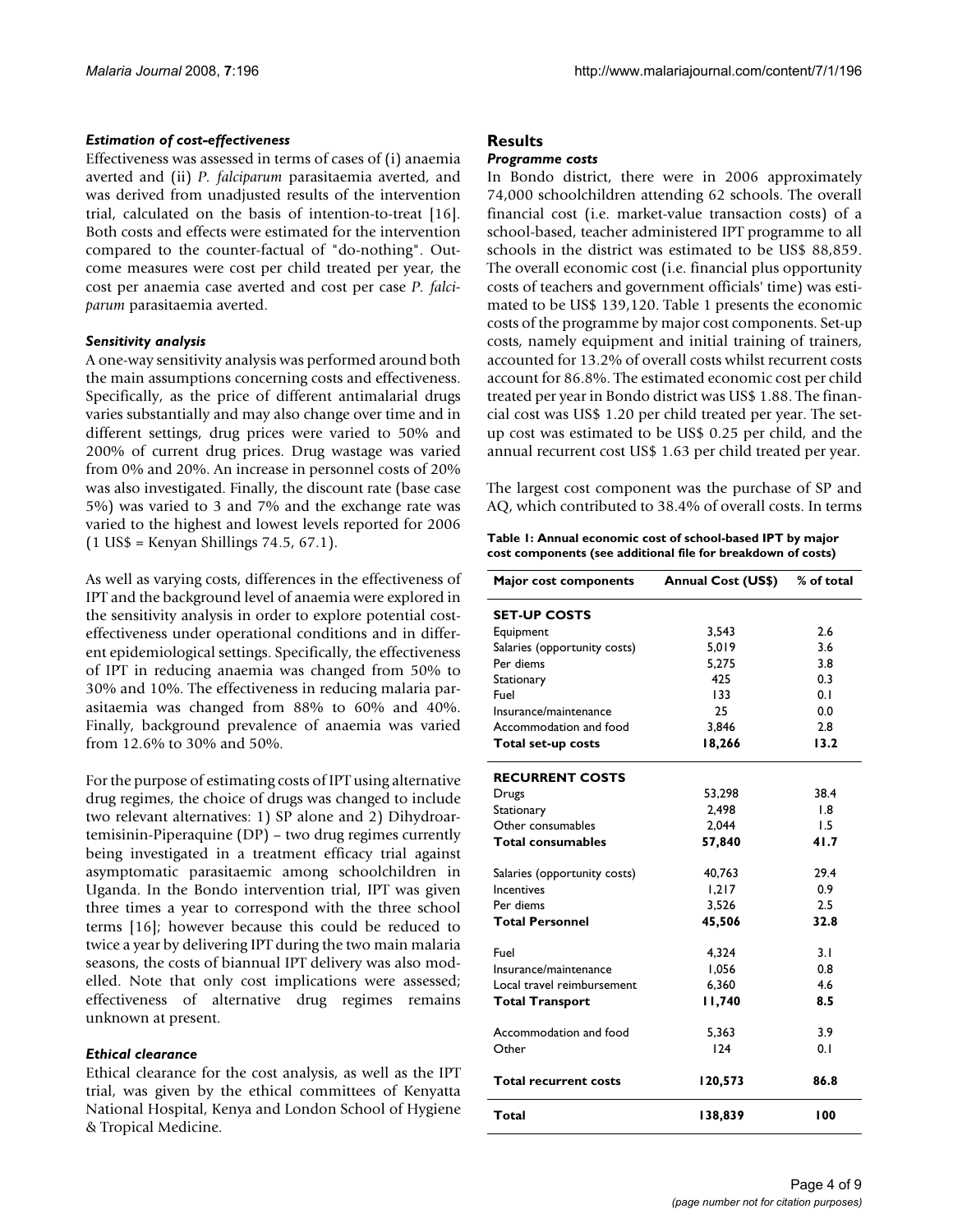of main activities, training of district staff and teachers was the most expensive activity (22.3%), followed by drug delivery costs (20.6%), transportation costs (10%) and local supervision costs (6.4%). The costs of community sensitization were minimal (2.3%) and the costs of national supervision were negligible (<0.01%).

#### *Effectiveness and cost effectiveness*

In the unadjusted statistical analysis of data from the efficacy trial, delivery of IPT was associated with a 50% reduction in the proportion of children that are anaemic [16]. IPT was also estimated to reduce the prevalence of *P. falciparum* parasitaemia by 88%. On the basis of economic cost estimates, the cost per case of anaemia averted was found to be US\$ 29.84. The cost per case of *P. falciparum* parasitaemia averted was US\$ 5.36.

### *Sensitivity analysis*

The variables used in the sensitivity analysis and the effects on the overall costs and cost-effectiveness are shown in Table 2. If the price of SP decreased by 50%, the unit cost of treatment per child per year reduces from US\$ 1.88 to US\$ 1.61. If the cost of SP doubled, the unit cost increases to US\$ 2.30. The corresponding figures for halving or doubling the price of AQ are US\$ 1.55 and US\$ 2.54. A 10% change in the wastage rate of drugs is associated with a 2.3% change in the price of IPT: if drug wastage decreased to 0%, the estimated cost decreases from US\$ 1.88 to US\$ 1.80 whereas at a wastage rate of 20%, costs would increase to US\$ 1.95. Varying the exchange rate between the highest and the lowest rates reported for 2006 varies the price of IPT from US\$ 1.88 to between US\$ 1.78 (a decrease of 5%) and US\$ 2.13 (an increase of 13.4%). Changing the discount rate had a negligible effect on the overall price of IPT. Increasing personnel costs by 20% increase overall costs to US\$ 1.96.

The results of the sensitivity analysis on the estimates of cost-effectiveness are also presented in Table 2. By changing costs, the cost per case of anaemia averted varied between US\$ 24.60–40.32. The cost per case of malaria parasitaemia varied between US\$ 4.20–7.24. Lower levels in the effectiveness of IPT were associated with markedly worst cost-effectiveness ratios (Table 2). Cost effectiveness depended most on the background prevalence of anaemia: in settings where 30% of children are anaemic the cost per case of anaemia averted is US\$ 12.53 and where prevalence of anaemia is 50%, the cost per case of anaemia averted is US\$ 7.52.

### *Alternative IPT regimes*

Because drug price is the primary cost driver, varying the type of drug used will considerably alter the overall cost of school-based delivery of IPT; effectiveness of alternative regimes is unknown at present. The cheapest IPT drug option would be to deliver SP alone: approximately US\$ 1.19 per child per year (delivered three times a year), 33% cheaper than SP/AQ. Conversely delivering DP three times a year would cost US\$ 4.50 per child which would be 139% more expensive than SP/AQ. For DP to be financially comparable to the current price of AQ/SP, its cost per dose would have to fall from approximately US\$ 1 per treatment dose to US\$ 0.20. Decreasing the frequency of delivery from three times to twice a year would decrease the cost of IPT from US\$ 1.88 to US\$ 1.42 (a 24% decrease). The effectiveness of alternative drug regimes and biannual treatment is unknown at present.

# **Discussion**

Numerous studies have investigated the cost-effectiveness of malaria control measures in Africa [21-25]. This study provides, to our knowledge, the first estimates of the cost and cost-effectiveness of a school-based malaria intervention and suggests that IPT administered by teachers is a potentially cost-effective school-based strategy, meriting further investigation.

Differences in outcome measures, target population, methodology and assumptions make it difficult to compare our results with other community-based malaria control interventions. Nonetheless, in terms of affordability, the per capita cost of IPT through schools (US\$ 1.88 per child treated per year) compares favourably with estimated costs of other malaria interventions including insecticide treated nets (ITNs) and indoor residual spraying (IRS), which are considered 'attractive' low cost interventions for both low and middle income countries. ITNs are estimated to cost between US\$1.40 and 3.85 per person protected per year [24] and IRS is estimated to cost between US\$0.88 and 3.48 per person protected per year [26].

The costs of a school-based IPT programme are primarily driven by drug price and cost of personnel which account for 38.4% and 39.6% of the overall annual costs of treating a child, respectively. Any decrease in drug price over time will therefore act to increase the future financial attractiveness of IPT, 50% decrease in the price of AQ or SP would show a decrease in the price of IPT from US\$ 1.88 to US\$ 1.61 or US\$ 1.55, respectively. The converse is true of personnel costs which are expected to rise over time and will decrease IPT's economic attractiveness: a 20% wage increase in Kenya would be associated with an increase in IPT price from US\$ 1.88 to US\$ 1.96 per child treated. This change in overall price is relatively low considering that personal costs are the largest cost driver and demonstrates the robustness of the price of IPT to short term changes in unit costs.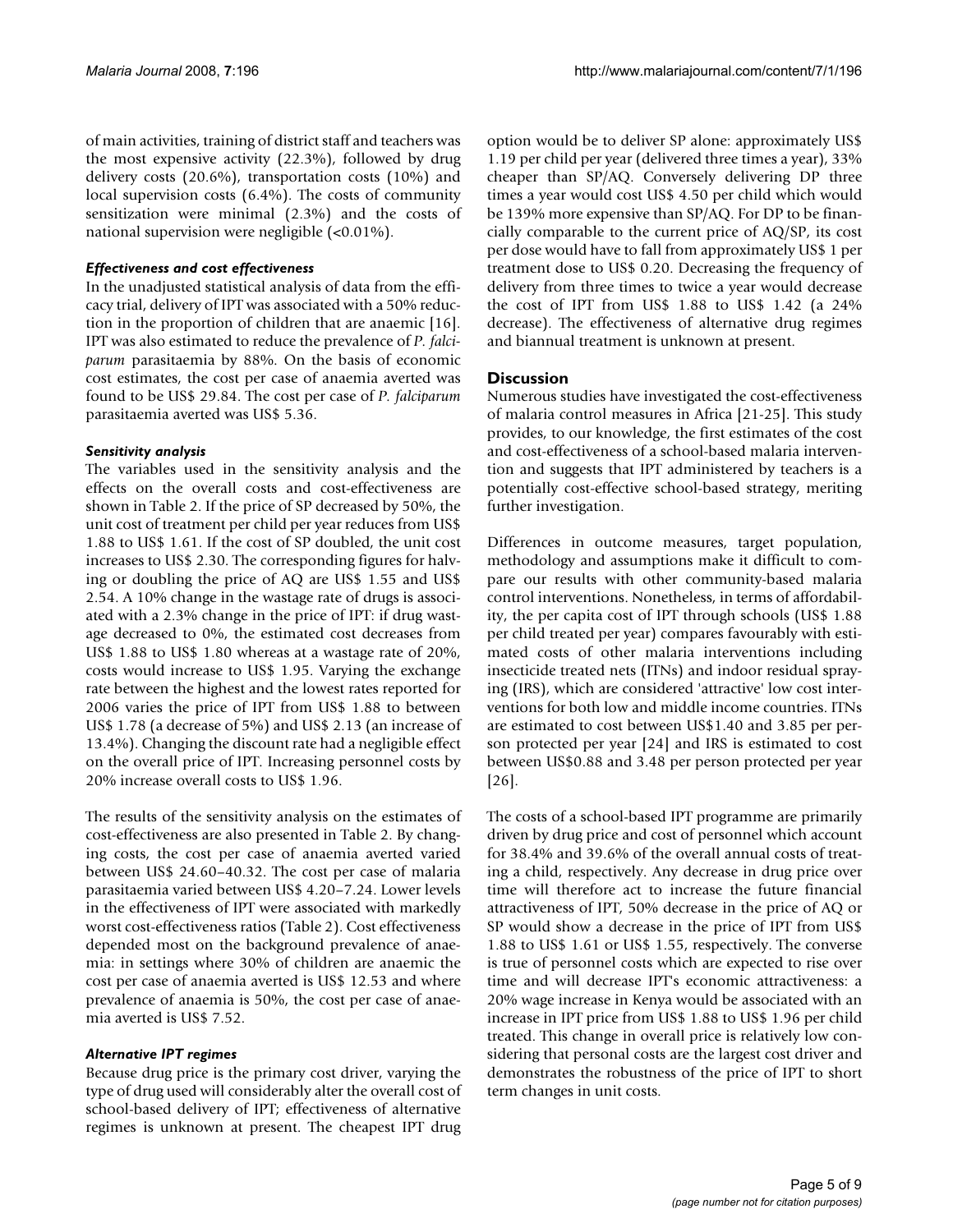#### **Table 2: Sensitivity analysis variables and outcomes**

| Variable                                                | <b>Baseline</b><br>value | <b>Revised</b><br>values<br>in<br>sensitivity<br>analysis | <b>Justification</b>                                                                                    | Impact on<br>cost per child<br>per year<br>(Baseline:<br>US\$1.88) | <b>Impact on Cost effectiveness</b> |                                          |
|---------------------------------------------------------|--------------------------|-----------------------------------------------------------|---------------------------------------------------------------------------------------------------------|--------------------------------------------------------------------|-------------------------------------|------------------------------------------|
|                                                         |                          |                                                           |                                                                                                         |                                                                    | Cost per case of<br>anaemia averted | Cost per case of<br>parasitaemia averted |
|                                                         |                          |                                                           |                                                                                                         |                                                                    | (Baseline: US\$ 29.84)              | (Baseline: US\$ 5.36)                    |
| <b>SP Price</b>                                         | US\$ 0.08 per dose       | 200%                                                      | Drug price and brand are<br>liable to change over time<br>and across settings                           | <b>US\$ 1.61</b><br>US\$ 2.30                                      | <b>US\$ 25.56</b><br>US\$ 36.51     | <b>US\$ 4.59</b><br>US\$ 6.55            |
| <b>AQ Price</b>                                         | US\$ 0.12 per dose       | 50%<br>200%                                               | As above                                                                                                | US\$ 1.55<br><b>US\$ 2.54</b>                                      | US\$ 24.60<br>US\$ 40.32            | <b>US\$ 4.2</b><br><b>US\$ 7.24</b>      |
| Drug Wastage                                            | 10%                      | 0%<br>20%                                                 | Variations in expert<br>opinion & literature                                                            | US\$ 1.80<br>US\$ 1.95                                             | <b>US\$ 28.57</b><br>US\$ 30.95     | <b>US\$ 5.13</b><br><b>US\$ 5.56</b>     |
| Exchange rate                                           | $US$$ I = Kes 67.81      | $US$ I = Kes 74.5$<br>$US$ I = Kes 67.1$                  | Rate over 2006, and<br>highest and lowest 2006<br>rates                                                 | US\$ 1.78<br>US\$ 2.13                                             | US\$ 28.25<br>US\$ 33.81            | <b>US\$ 5.07</b><br>US\$ 6.07            |
| Discount rate                                           | 5%                       | $3\% - 7\%$                                               | 5% is standard practice,<br>with 3-7% used<br>occasionally                                              | Negligible change                                                  | Negligible change                   | Negligible change                        |
| Change in wages                                         | 2006                     | $+20%$                                                    | Salaries levels liable to<br>change. 20% is a realistic<br>change in next few years                     | <b>US\$ 1.96</b>                                                   | US\$ 31.11                          | <b>US\$ 5.58</b>                         |
| Effectiveness: reduction in<br>% anaemia                | 50%                      | 10%<br>30%                                                | Effectiveness may vary in<br>different settings and when<br>implemented outside of an<br>efficacy trial | Not applicable                                                     | US\$ 149.21<br><b>US\$ 49.74</b>    | Not applicable                           |
| Effectiveness: reduction in<br>% parasitaemia           | 88%                      | 40%<br>60%                                                | As above                                                                                                | Not applicable                                                     | Not applicable                      | US\$ 11.84<br><b>US\$ 7.89</b>           |
| Baseline % anaemia in<br>Reduction in %<br>parasitaemia | 12.6%                    | 30%<br>50%                                                | Background nutritional<br>levels vary between<br>settings                                               | Not applicable                                                     | US\$ 12.53<br><b>US\$ 7.52</b>      | Not applicable                           |
| Frequency of delivery                                   | Three times a year       | Twice a year                                              | Yearly distribution as in<br>efficacy trial versus<br>seasonal distribution                             | US\$ 1.42                                                          | Not applicable                      | Not applicable                           |
| Drug Choice                                             | SP/AQ                    | SP alone<br>DP                                            | Current drug regime<br>versus alternative drug<br>regime currently under<br>investigation               | US\$ 1.19.<br><b>US\$ 4.50</b>                                     | Not applicable                      | Not applicable                           |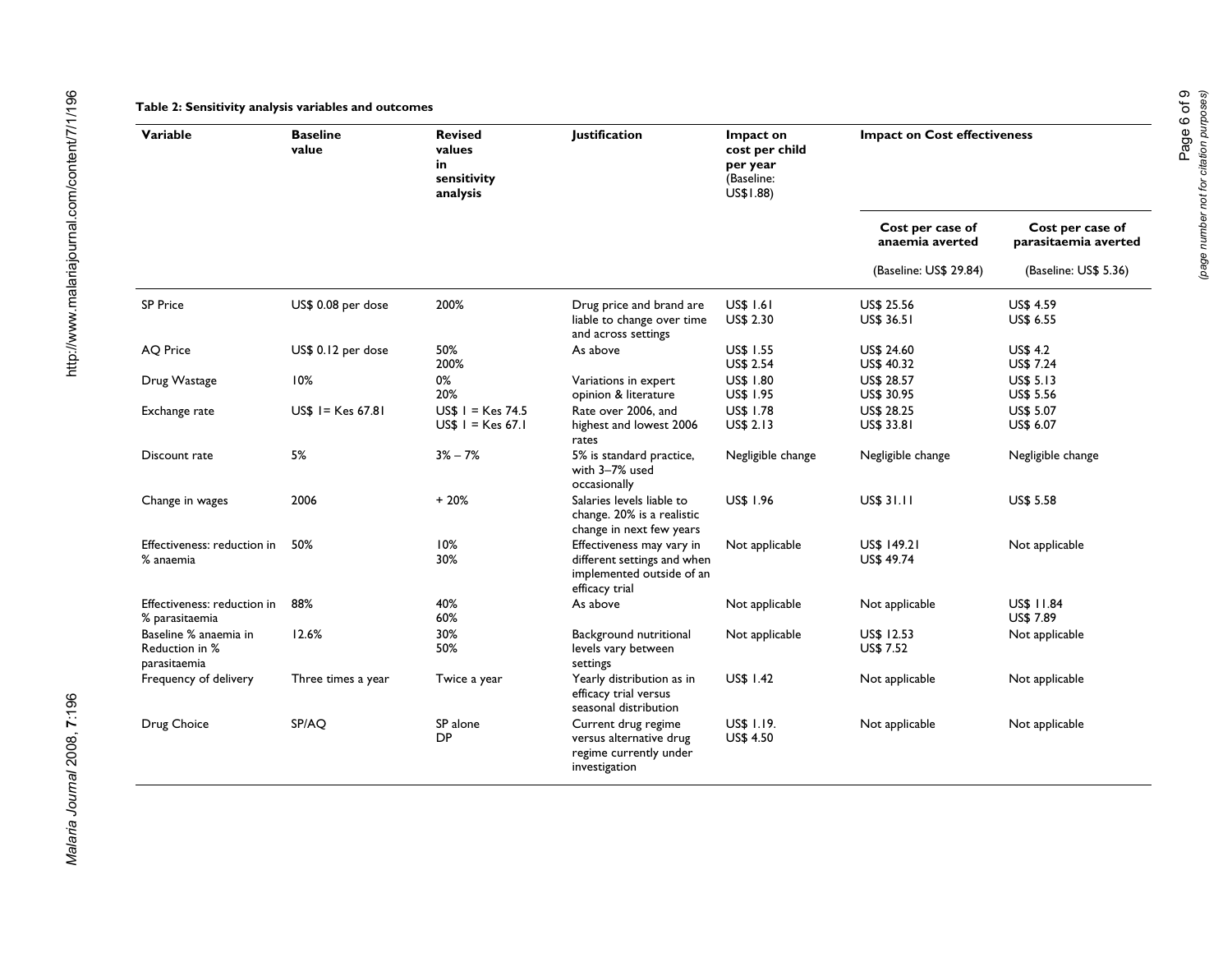Set-up costs accounted for 13.2% of overall costs whilst recurrent costs account for 86.8%, equivalent to annual programme cost of US\$ 1.63 per child treated per year. As an IPT programme is rolled-out, less frequent training of trainers would be required, further reducing personnel costs. Moreover, the simultaneous delivery by teachers of both IPT and deworming as part of an integrated school health package will yield what economists call economies of scope – the joint delivery of two health care interventions will be cheaper than a separate delivery of the same interventions – resulting in lower average delivery costs [27]. These factors would serve to reduce per capital costs. The costings presented here represent a maximal cost of delivering IPT, as no cost-sharing with other treatment programmes has been assumed in our estimates. The incremental cost-effectiveness of school-based IPT could therefore prove to be substantially lower than we have estimated.

In terms of cost-effectiveness, previous estimates for malaria control use a variety of outcome measures, including cost per death averted or cost per disability adjusted life year (DALY) averted. The DALY model of malaria is based the number of deaths and the number of years lived with disability from malaria episodes, severe anaemia and neurological sequelae, as defined in the Global Burden of Disease 2002 study [28]. The impact of IPT on these outcomes was not assessed and therefore a more intermediate health outcome of anaemia was selected since this was relatively common in the population, was a more epidemiologically relevant outcome in older children, and was able to be assessed empirically. The choice of anaemia also enables our results to be compared with other school-based interventions, notably school-based deworming. In Uganda, the cost effectiveness of school based anthelmintic treatment (using albendazole and praziquantel) ranged between US\$ 1.70 and US\$ 9.51 per anaemia case averted in different districts [29]. Similarly, a study in Tanzania reported the cost per case of anaemia averted to be US\$ 7.43 [30]. Whereas the costs of anthelmintic drugs are very low (< \$ 0.20 per child), antimalarial drugs are more expensive, partly explaining the higher costs per anaemia case averted of school-based IPT (US\$ 29.84) compared to school-based deworming (US\$ 1.70–9.51). However, the cost of IPT per anaemia case averted will inevitably vary with the prevalence of anaemia, and so cost-effectiveness is likely to be most favourable where need is greatest: the cost per case of anaemia averted is US\$ 12.53 in settings where prevalence of anaemia is 30% and US\$ 7.52 where prevalence is 50%.

In addition to the health benefits of reducing anaemia in the intervention trial, there were immediate cognitive benefits [16]. Two tests were administed, both assessing sustained attention, the ability to concentrate on a task for

an extended period of time. In the intervention group, scores for sustained attention were higher compared to the control group with an effect size of 0.18 in one test and 0.48 in the other. Cognitive abilities predict subsequent wages either directly [31] or through the long-term effects on increased educational attainment [32]. Through these mechanisms there may therefore also be educationrelated returns on the investment in IPT.

Affordability and cost-effectiveness are clearly important determinants of the long-term sustainability of the school-based IPT, but also crucial are feasibility and acceptability to the teachers, parents, health-workers and the wider community. Here, a key issue will be drug choice. Drugs best suited to mass treatment programmes should be cheap, easy to administer – preferably as a single dose – and well-tolerated with minimal side-effects. For intermittent preventive treatment of malaria, a long half-life is also advantageous. In this regard, SP alone and DP are both good candidates for school-based IPT that are being investigated in an ongoing trial in Uganda, although SP's future effectiveness may be limited by increasing parasite resistance against this drug. Alternative drug regimes will vary in price, dependant on both the cost per dose and the number of required doses. The present study showed that using SP alone would decrease the cost of treatment from US\$ 1.88 to US\$ 1.19 per child per year. Conversely, using DP would considerably increase the price of IPT from US\$1.88 to US\$ 4.50 per child per year. Although the effectiveness of these alternative IPT regimes has yet to be determined, it is apparent that the drugs chosen should be cheap, efficacious and simple to deliver in order to maximize the cost effectiveness of an IPT programme. In the efficacy trial, IPT was delivered three times per year. The current analysis shows that delivering IPT twice a year in association with the two main malaria peaks would decrease the price of IPT by approximately 24% (from US\$ 1.88 to US\$ 1.42 for SP/ AQ).

A particular strength of this analysis is that costs are based on relevant information from the efficacy trial as well as the current structure of school deworming programmes, using best available data on relevant costs. However, the results are also subject to a number of assumptions including the discount rate, the drug wastage rate and the exchange rate. The sensitivity analysis showed, however, that the overall cost of IPT is relatively robust to these assumptions. In terms of extrapolation to other settings, Bondo District is representative of areas of stable perennial malaria transmission in East Africa. Similarly, the district's educational infrastructure is typical of rural East Africa. Factors which may vary in other settings include varying distances between schools and population densities which may alter the cost of IPT due to changing logis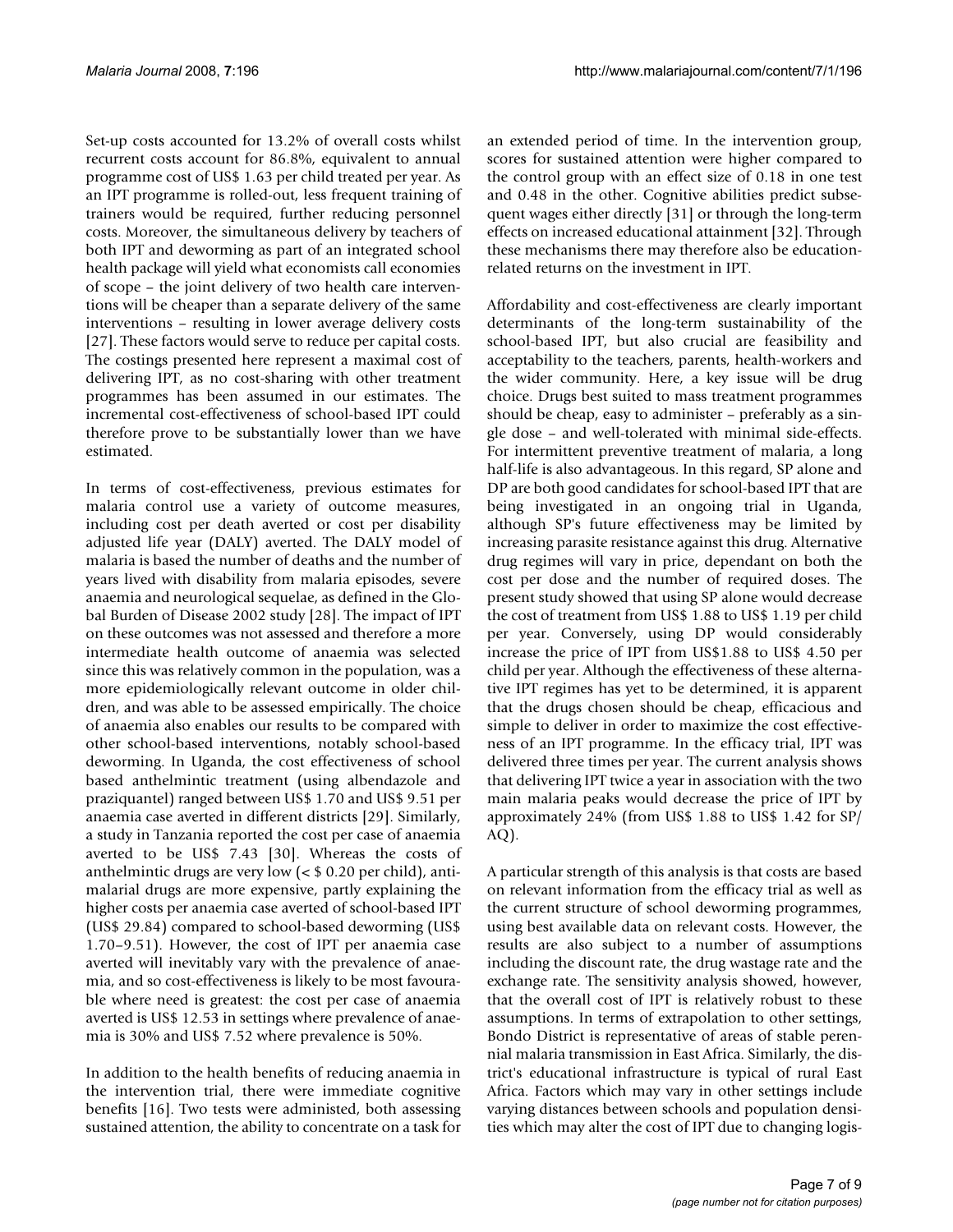tical needs. There may also be savings in terms of teacher training as the programme is rolled-out.

The primary limitation of the current analysis is that effectiveness is estimated from the efficacy trial where the study team delivered treatment. Programmatic delivery of IPT by teachers as part of a school health programme may, however, result in lower levels of effectiveness, which will in turn influence cost-effectiveness. The effectiveness of IPT may also vary according to the intensity and seasonality of malaria transmission. Although this aspect was explored through sensitivity analysis, in practice the effectiveness of school-based IPT is still largely unknown. To investigate some of these issues, parallel studies are currently planned in coastal Kenya and sahelian Senegal to assess the external validity of the study findings and to investigate further the long term educational gains of IPT in school.

IPT is one of a number of possible malaria control strategies which could be able to be delivered through schools [12]. The use of ITN has been associated with a 46% reduction in the prevalence of anaemia among Kenyan schoolgirls, aged 12–13 years [33], but was less effective in preventing anaemia among younger children. Another study among children in boarding schools in Kenya found that the use of bednets was associated with a decreased incidence of malaria [34]. Previously, global ITN guidelines focused primarily on providing ITNs for use by children under the age of 5 years and pregnant women. However, it has been recently recognized that protecting all community members yields enhanced health benefits and social equity, and WHO now recommends that Long-Lasting Insecticide Nets (LLINs) should be distributed freely or should be highly subsidized and used by all community members, including schoolchildren [35].

# **Conclusion**

The results of this analysis suggest that the per child cost of IPT in schools fall within the range of the per capita costs of other malaria control strategies. In terms of costeffectiveness, IPT delivered by teachers is estimated to be less attractive in terms of per anaemia case averted than school-based deworming programmes. However, the cost-effectiveness of school-based IPT is likely to be highest where anaemia is widespread and need is, therefore, greatest. Furthermore, the simultaneous delivery by teachers of both IPT and deworming as part of an integrated school health package will yield further cost savings, socalled economies of scope. The relative effectiveness of IPT and deworming is currently unknown because the impact of IPT observed in the efficacy trial was on top of any effect of deworming since all children in the efficacy trial received anthelmintics. In addition to the efficacy of the intervention, cost-effectiveness will be influenced by the choice of drug and frequency of treatment. Further investigation of the effectiveness of school-based IPT in differing epidemiological and programmatic settings is clearly warranted.

# **Competing interests**

The authors declare that they have no competing interests.

# **Authors' contributions**

The cost-effectiveness study was conceived by SB with input from SEC, DHM, MCHJ and BBAE. MT collected the cost data, supported by JKN, WA and BBAE. MT, DHM and SB undertook the cost analysis. SB wrote the first draft of the paper and all authors contributed to, read and approved the final manuscript.

# **Additional material**

### **Additional file 1**

*Unit costs of IPT delivered by teachers: resources, quantities and unit costs. Information on the resources employed, the quantities consumed and unit costs to deliver IPT through schools according to main activity is provided.*

Click here for file

[\[http://www.biomedcentral.com/content/supplementary/1475-](http://www.biomedcentral.com/content/supplementary/1475-2875-7-196-S1.doc) 2875-7-196-S1.doc]

# **Acknowledgements**

We would like to thank the schoolchildren who participated in and to the many people who supported the IPT trial, and to the school teachers and district officials for their support and co-operation. We also thank Catherine Goodman, Bob Snow and Don Bundy for comments on an earlier draft. The IPT trial was funded by the Gates Malaria Partnership which is supported by the Bill and Melinda Gates Foundation. The cost analysis was funded by the Norwegian Education Trust Fund and the multi-donor Education Program Development Fund, both administered by the Africa Region Human Development Department of the World Bank. The results reported here contributed to the World Bank Africa Program for Education Impact Evaluation and the Malaria Impact Evaluation Program [http://](http://go.worldbank.org/E70Y4QHZW0) [go.worldbank.org/E70Y4QHZW0.](http://go.worldbank.org/E70Y4QHZW0) Dirk Mueller is funded by the UK Department for International Development through the TARGETS (Team for Applied Research to Generate Effective Tools and Strategies for Communicable Disease Control) consortium. Simon Brooker is supported by a Career Development Fellowship (081673) from the Wellcome Trust.

#### **References**

- 1. Barnes KI, Durrheim DN, Little F, Jackson A, Mehta U, Allen E, Dlamini SS, Tsoka J, Bredenkamp B, Mthembu DJ, White NJ, Sharp BL: **[Effect of artemether-lumefantrine policy and improved vec](http://www.ncbi.nlm.nih.gov/entrez/query.fcgi?cmd=Retrieve&db=PubMed&dopt=Abstract&list_uids=16187798)tor control on malaria burden in KwaZulu-Natal, South [Africa.](http://www.ncbi.nlm.nih.gov/entrez/query.fcgi?cmd=Retrieve&db=PubMed&dopt=Abstract&list_uids=16187798)** *PLoS Med* 2005, **2:**e330.
- 2. Bhattarai A, Ali AS, Kachur SP, Martensson A, Abbas AK, Khatib R, Al-mafasy A, Ramsan M, Rotllant G, Gerstenmaier JF, Molteni F, Abdulla S, Montgomery SM, Kaneko A, Bjorkman A: **[Impact of](http://www.ncbi.nlm.nih.gov/entrez/query.fcgi?cmd=Retrieve&db=PubMed&dopt=Abstract&list_uids=17988171) [artemisinin-based combination therapy and insecticide](http://www.ncbi.nlm.nih.gov/entrez/query.fcgi?cmd=Retrieve&db=PubMed&dopt=Abstract&list_uids=17988171)[treated nets on malaria burden in Zanzibar.](http://www.ncbi.nlm.nih.gov/entrez/query.fcgi?cmd=Retrieve&db=PubMed&dopt=Abstract&list_uids=17988171)** *PLoS Med* 2007, **4:**e309.
- 3. Fegan GW, Noor AM, Akhwale WS, Cousens S, Snow RW: **[Effect of](http://www.ncbi.nlm.nih.gov/entrez/query.fcgi?cmd=Retrieve&db=PubMed&dopt=Abstract&list_uids=17889242) [expanded insecticide-treated bednet coverage on child sur](http://www.ncbi.nlm.nih.gov/entrez/query.fcgi?cmd=Retrieve&db=PubMed&dopt=Abstract&list_uids=17889242)-**